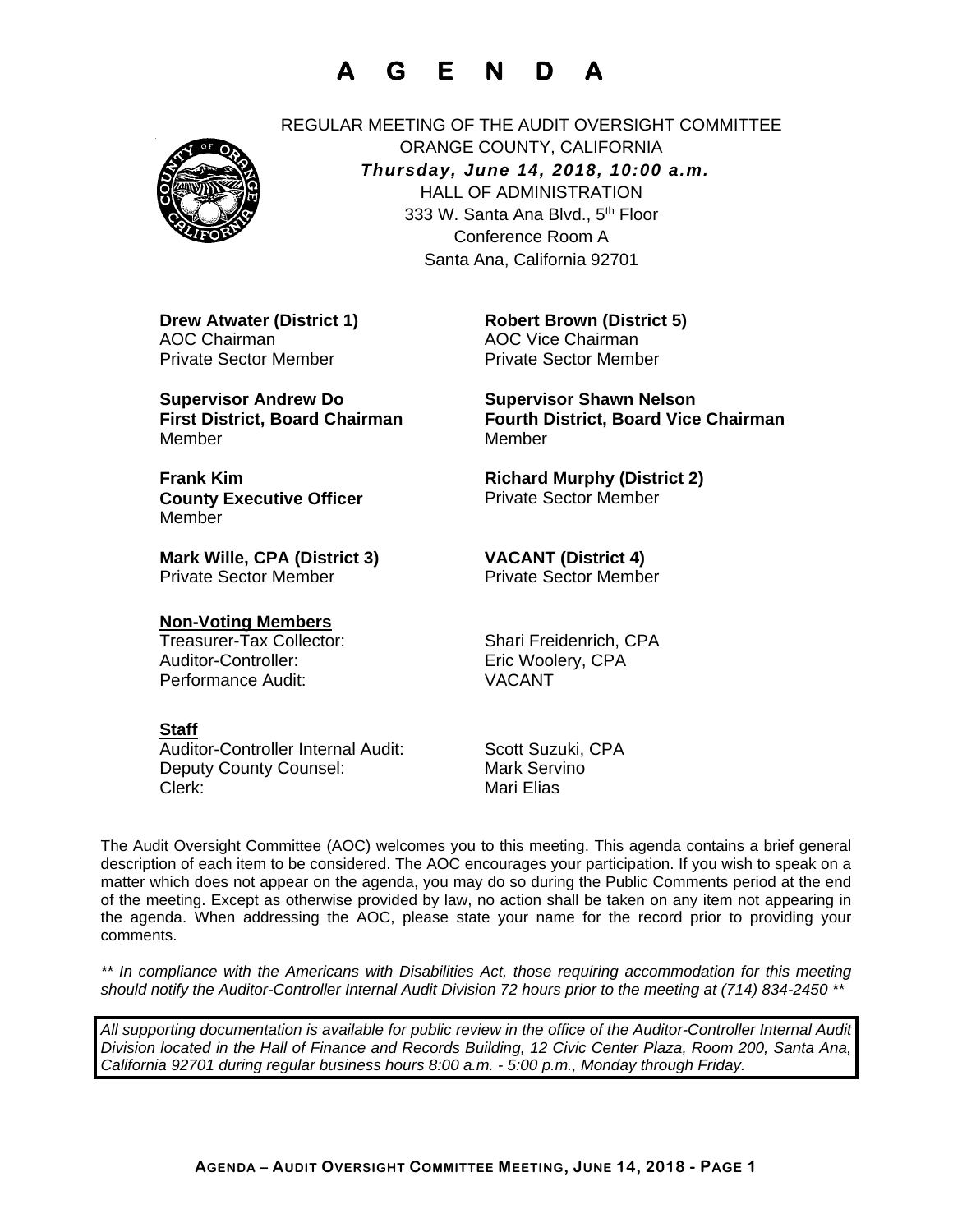# **A G E N D A**

REGULAR MEETING OF THE AUDIT OVERSIGHT COMMITTEE ORANGE COUNTY, CALIFORNIA

### **10:00 A.M.**

- 1. Roll Call *Drew Atwater*
- 2. Approve Audit Oversight Committee Regular Meeting Minutes of March 29, 2018
- 3. Receive Report on Required Communication from External **Auditors**
- 4. Receive Report on Countywide IT Risk Assessment *Mark Cousineau, CPA, Director,*
- 5. Receive Report on Transition Plan to Incoming External Audit Firm
- 6. Receive Report on Status of Hiring Director of Performance Audit
- 7. Receive Report on External Audits Performed Under the Purview of the Board of Supervisors
- 8. Receive Report on Criteria for Financial Reporting of County Component Units
- 9. Receive Report on Auditor-Controller Internal Audit Division's Independence
- 10. Approve Auditor-Controller Internal Audit Division's Annual Risk Assessment & Audit Plan for FY 2018-19
- 11. Approve Auditor-Controller Internal Audit Division's FY 2017-18 3rd Quarter Status Report and Approve Executive Summary of Internal Audit Reports for the Quarter Ended March 31, 2018
- 12. Approve Quarterly External Audit Activity Status Report for the Quarter Ended March 31, 2018

#### Speaker

*AOC Chairman* 

*Drew Atwater AOC Chairman* 

*Linda Hurley, CPA, Partner, Macias Gini & O'Connell* 

*Macias Gini & O'Connell* 

*Roger Alfaro, CPA, Partner, Vavrinek, Trine, Day & Co.* 

*Frank Kim County Executive Officer* 

*Frank Kim County Executive Officer* 

*Eric Woolery, CPA Auditor-Controller* 

*Scott Suzuki, CPA, Auditor-Controller, Director of Internal Audit* 

*Scott Suzuki, CPA, Auditor-Controller, Director of Internal Audit* 

*Scott Suzuki, CPA, Auditor-Controller, Director of Internal Audit*

*Scott Suzuki, CPA, Auditor-Controller, Director of Internal Audit*